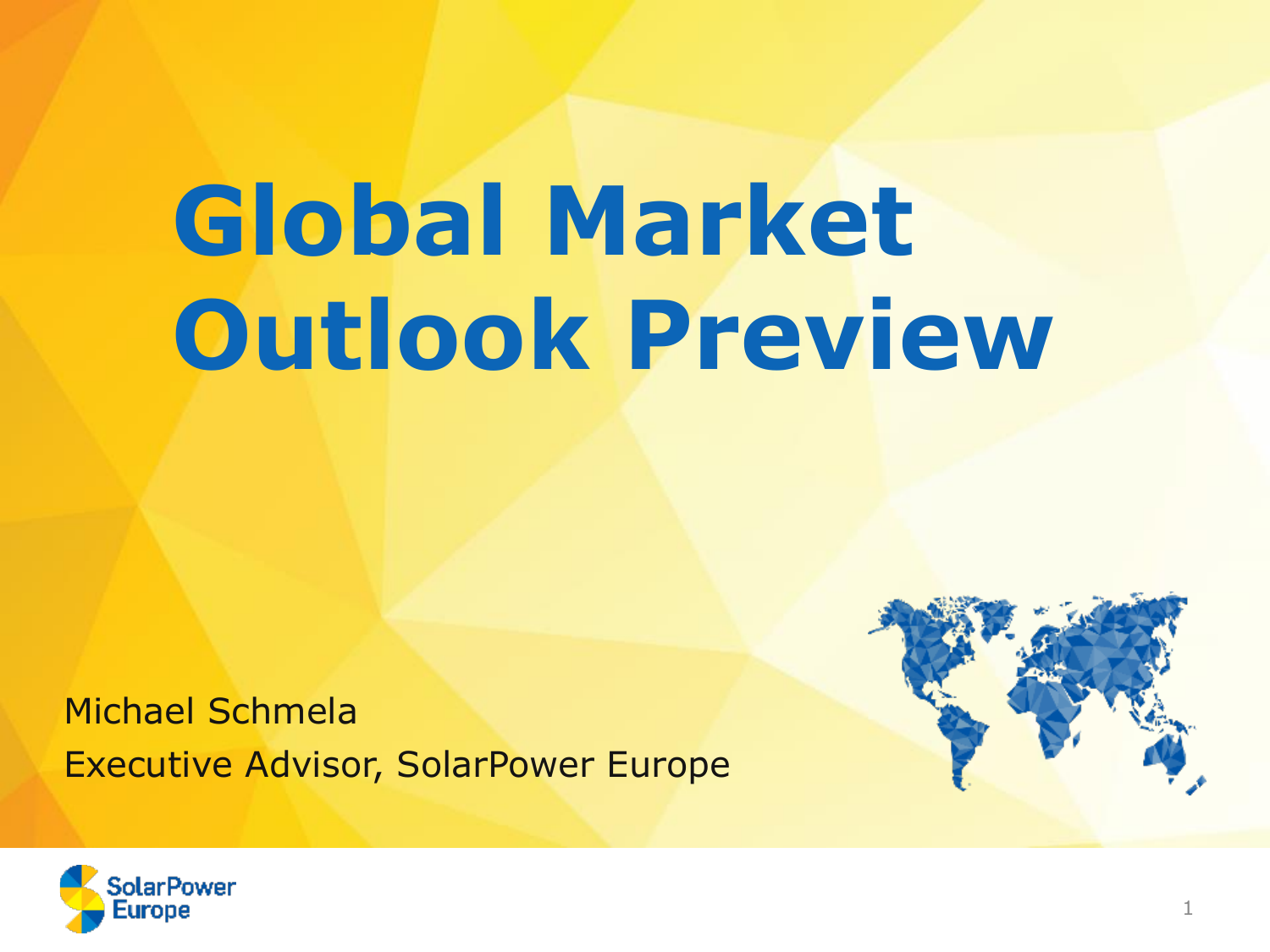#### European Solar Market 2018: Strong Growth



Source: SolarPower Europe



2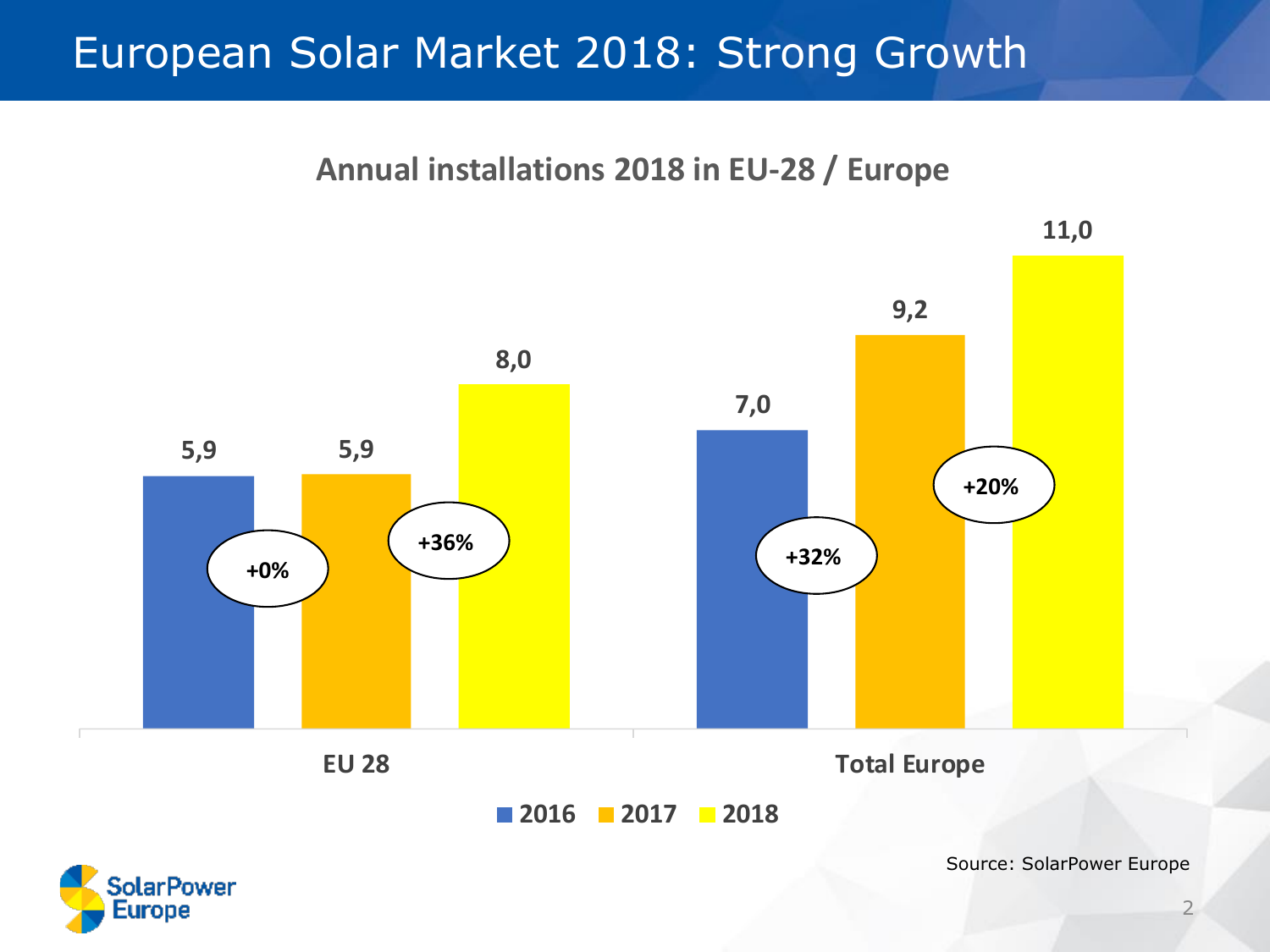## EU-28 Market 2018 in GMO Context: On Schedule

#### **EU-28 Installed Solar 2018 & Global Market Outlook Estimates until 2020**

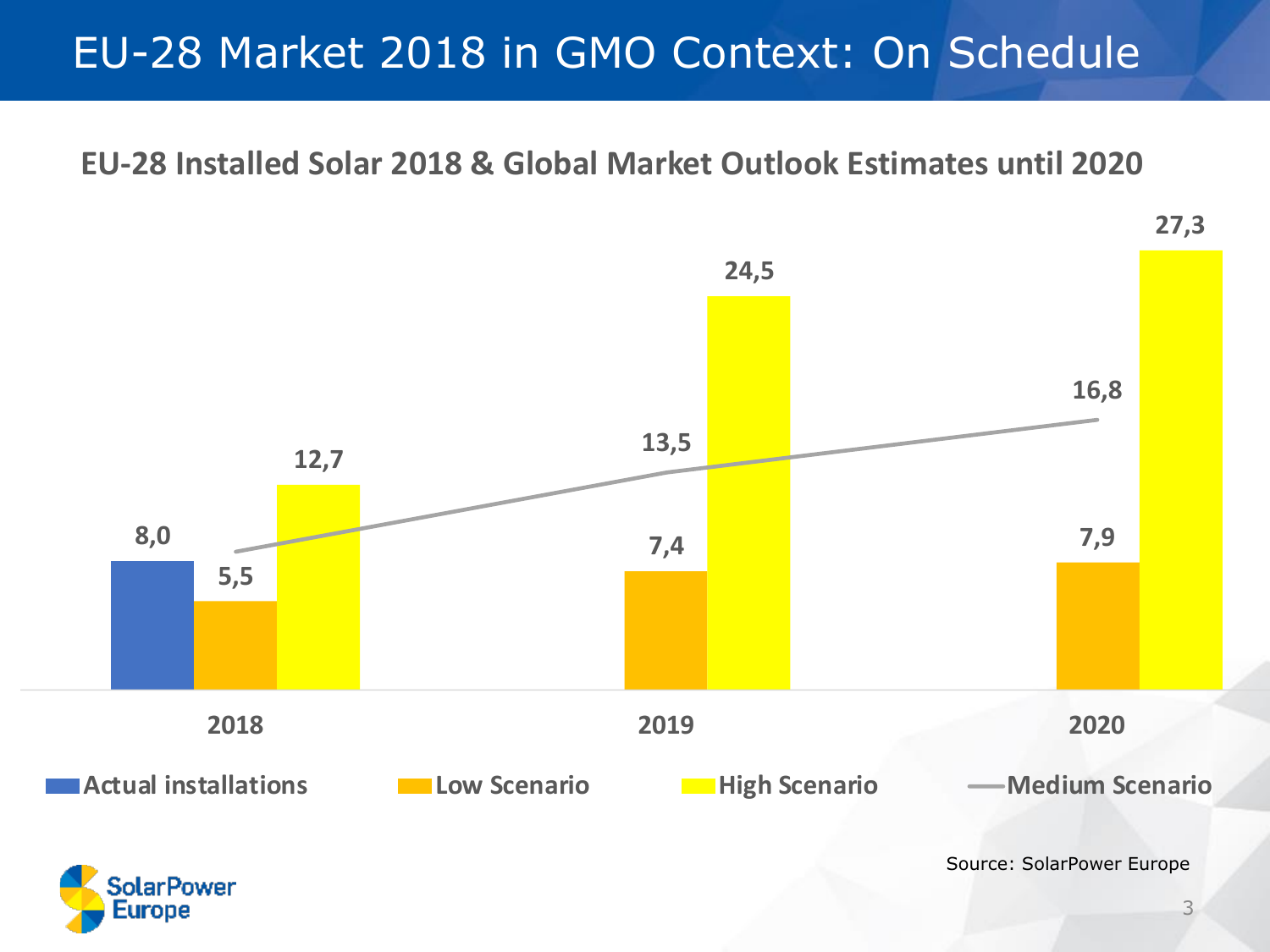## Global Solar Market 2008–2018: Another Growth Year

**Global Solar Market Development 2009-2018**

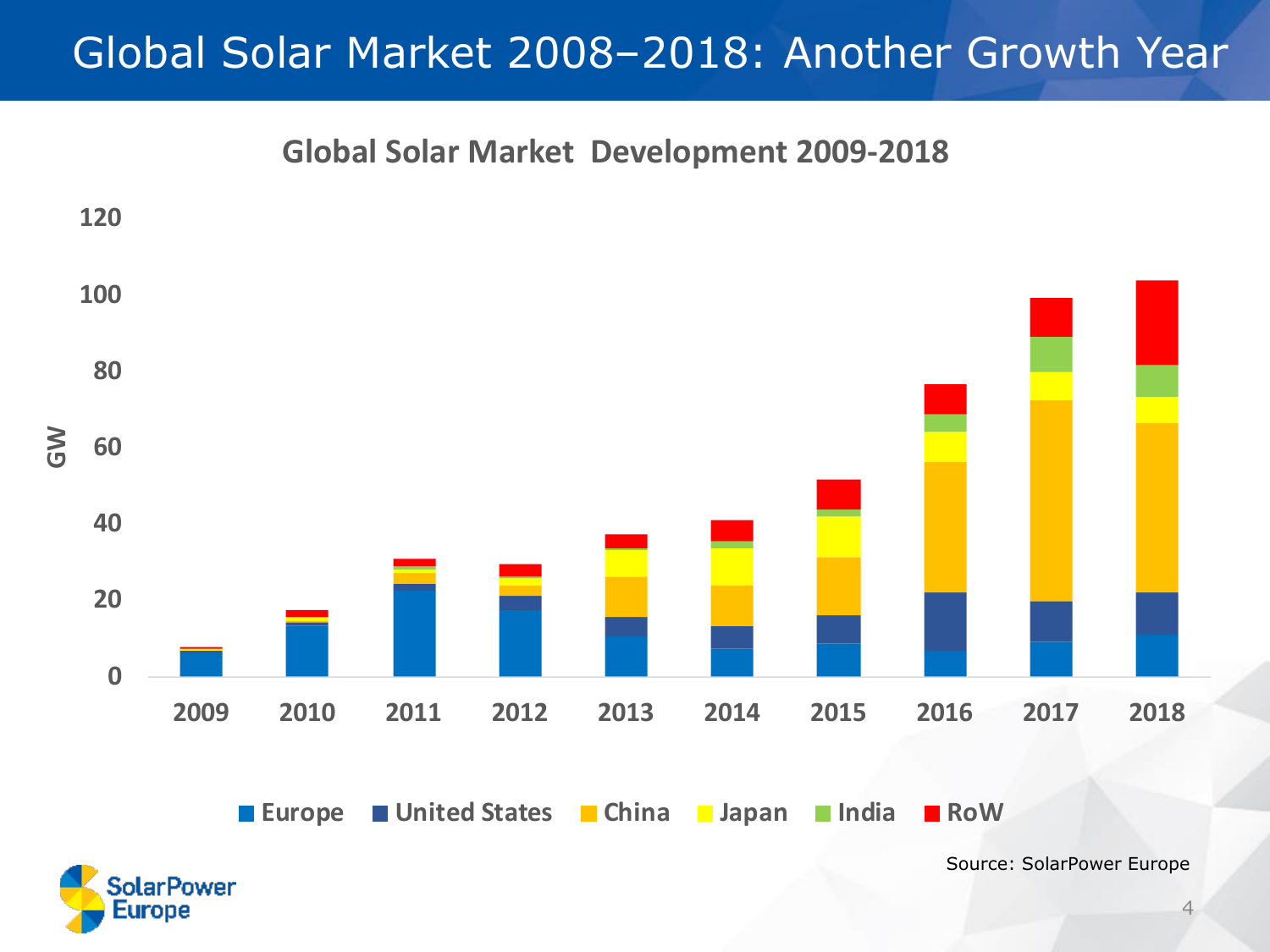### Global Solar Market 2008–2018: Another Growth Year

#### **EVOLUTION OF GLOBAL TOTAL SOLAR PV INSTALLED CAPACITY 2000 - 2018**



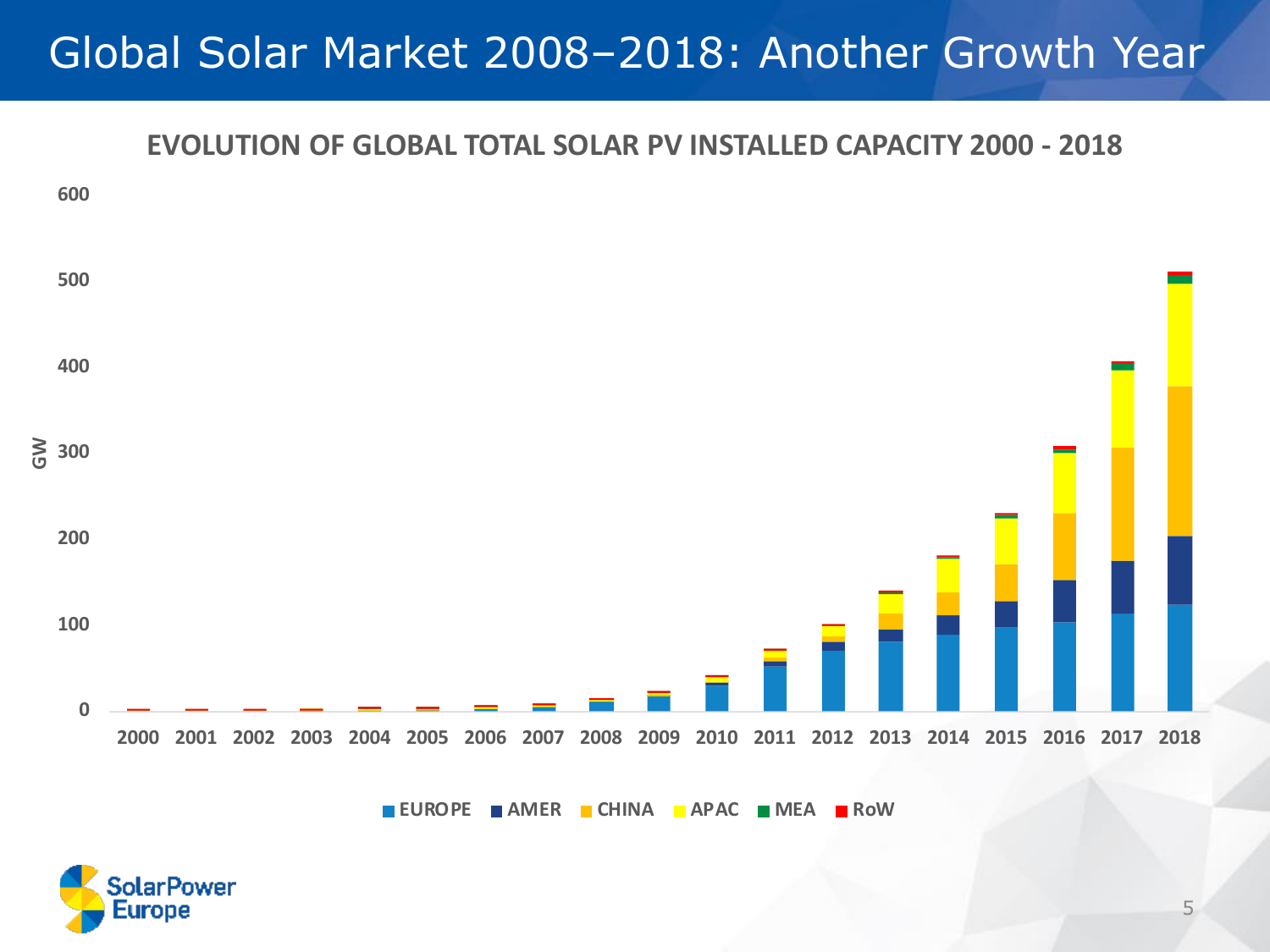#### Solar Cost Leader & Cost Reduction Continues



Europe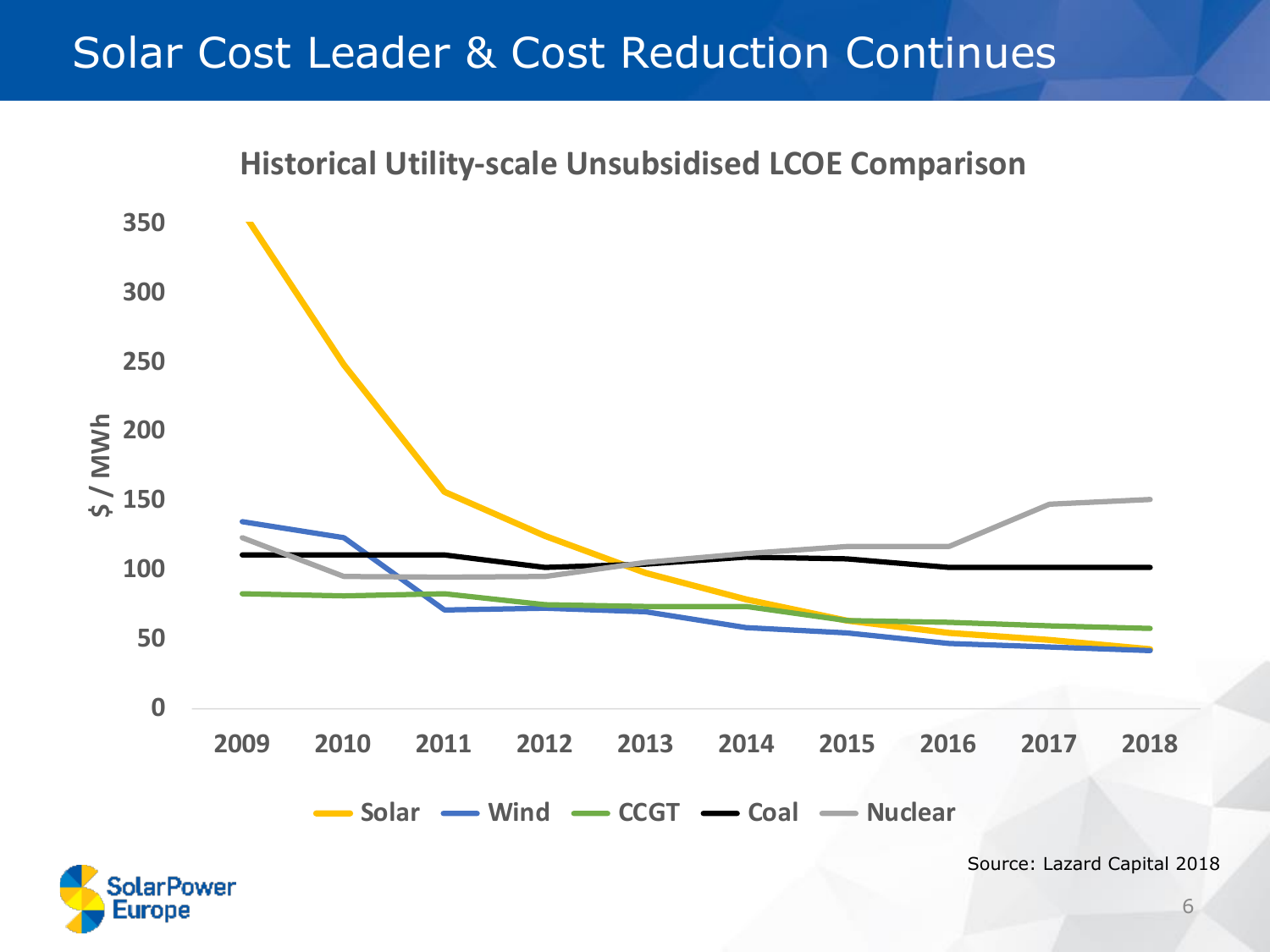#### Strong Solar Drivers in EU: 2020 RE Targets



**2017 2020 target**

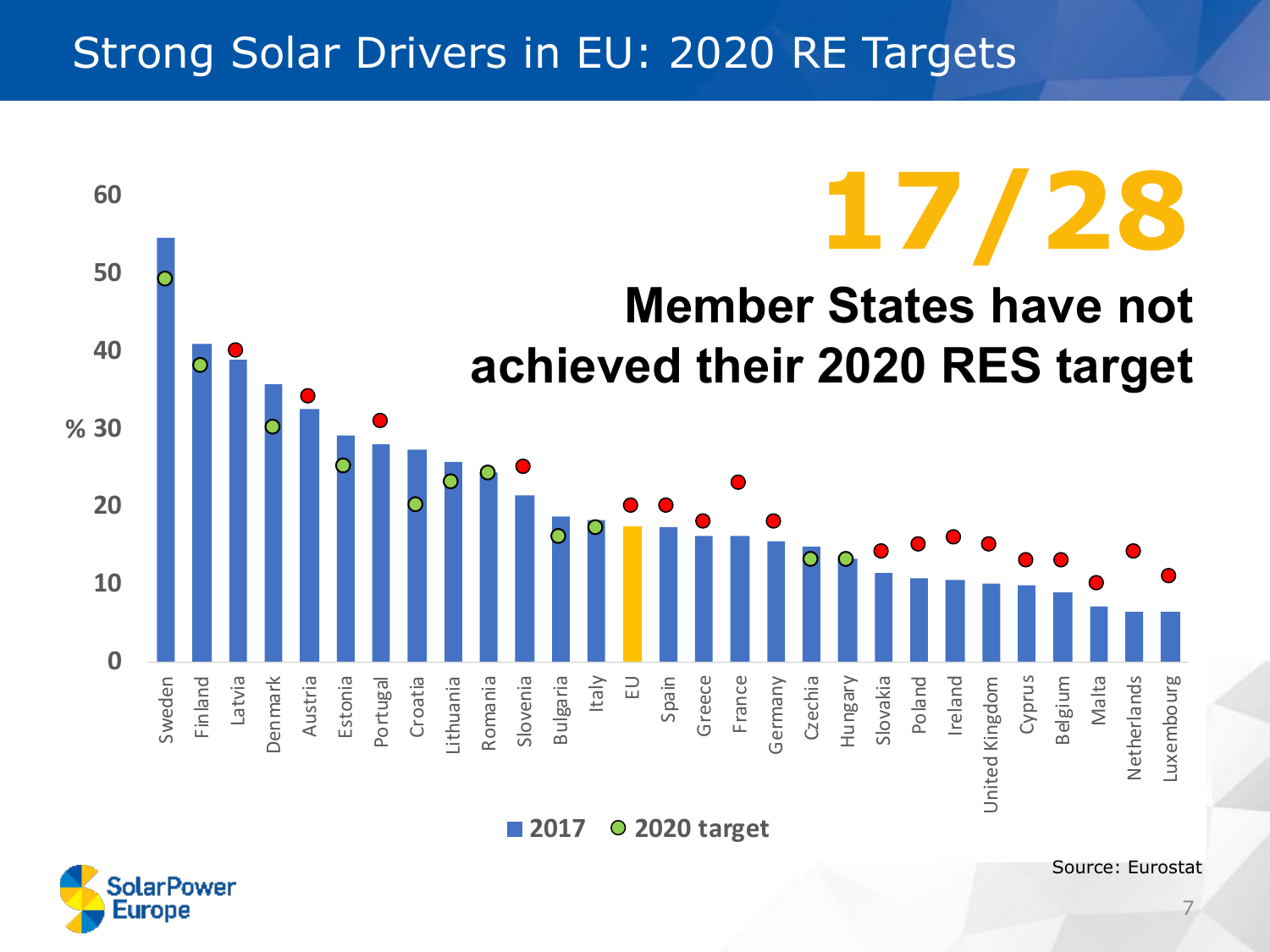EU Clean Energy Package – Backing Corporate Sourcing

# **corporates**

# **take renewables increasingly serious**

**Global Corporate PPAs by region (GW)**

#### • **Removal of all administrative barriers** to the development of corporate PPAs • **Clarification on issuing** GOs **0,3 0,1 0,3 0,3 1,0 2,2 4,6 4,2 6,2 13,4 2009 2010 2011 2012 2013 2014 2015 2016 2017 2018 AMER EMEA APAC** Source: BNEF